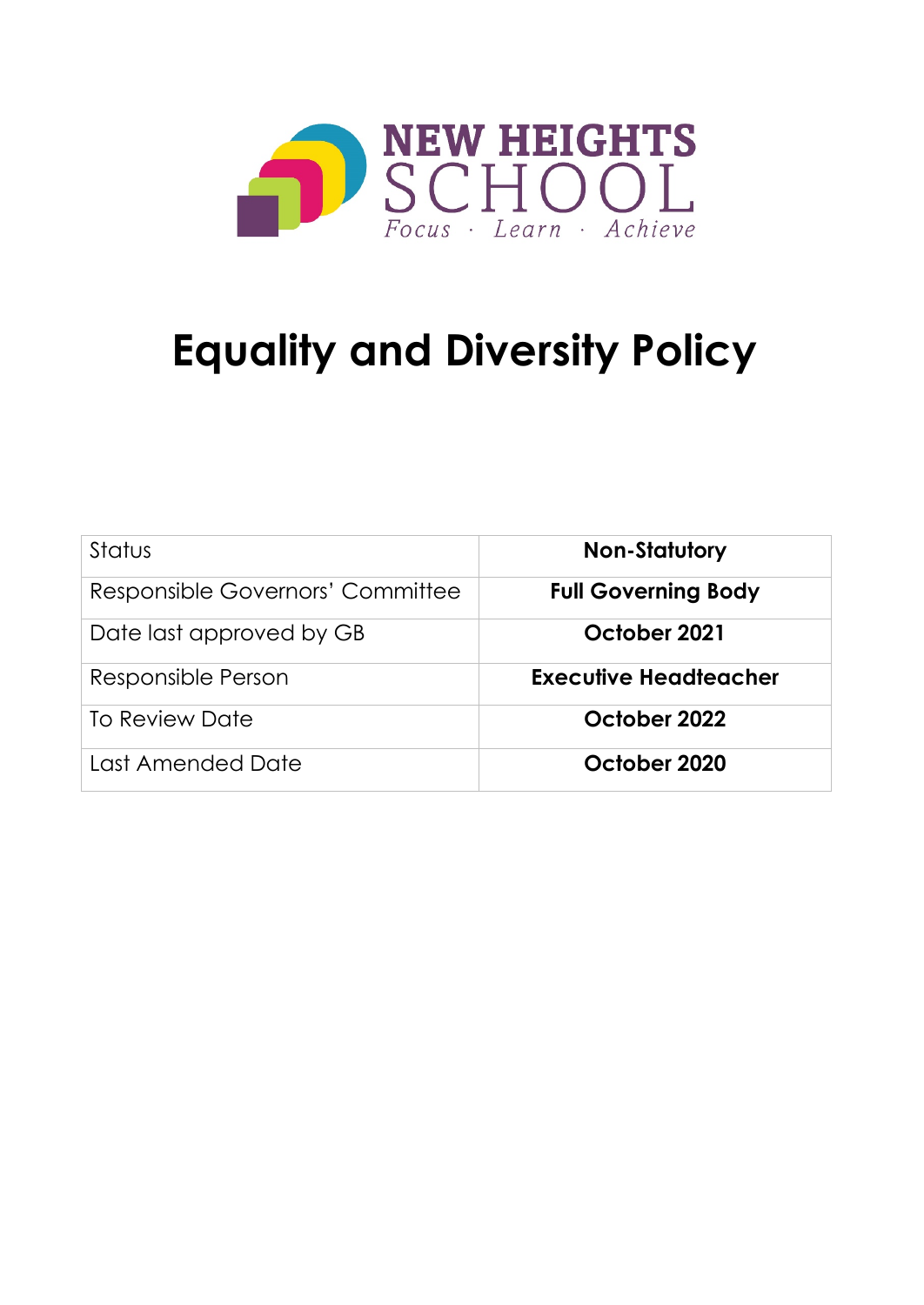# **CONTENTS**

| $\mathbf{1}$ . | Introduction                                                 |
|----------------|--------------------------------------------------------------|
| 2.             | <b>Model Equality Policy</b>                                 |
| 3.             | Overall aims of our Equality Policy                          |
| 4.             | Application of the Policy                                    |
| 5.             | Our approach                                                 |
| 6.             | Our vision statement about equality                          |
| 7.             | Our duties                                                   |
| 8.             | Roles and responsibilities within our school                 |
| 9.             | Using information                                            |
| 10.            | Commissioned services (buying in services)                   |
| 11.            | Our staff                                                    |
| 12.            | Responding to hate or prejudice-based incidents and bullying |
| 13.            | Implementation, monitoring and reviewing                     |
| 14.            | Equality objectives - our Equality Action Plan               |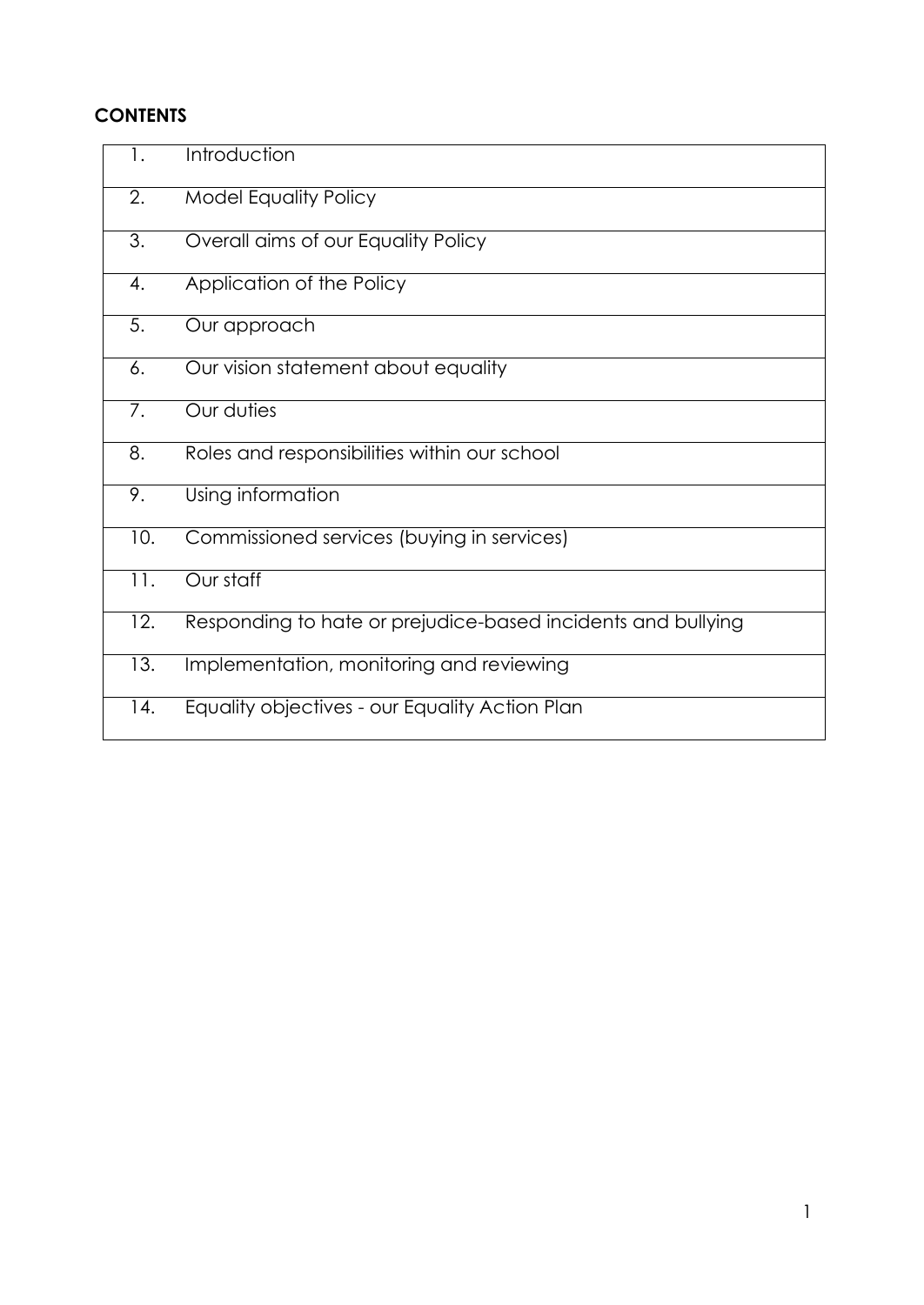## **1. Introduction**

1.1 This Equality Policy for New Heights School brings together all previous policies, schemes and action plans around equality including those that we had previously for Race, Gender and Disability. It includes all the protected characteristics covered under the Equality Act 2010 as well as other aspects which have the potential to discriminate against or to devalue any individuals within our community. We are further committed to the development of cohesive communities both within our school's physical boundaries and within our local, national and global environments.

We welcome our duties under the Equality Act 2010. The general duties are to:

- Eliminate discrimination, harassment and victimisation
- Advance equality of opportunity
- Foster good relations between groups

We welcome our responsibility to promote community cohesion and are committed to developing good relations across different cultures, ethnic, religious (and non- religious) and socio-economic groups. Our school embraces the aim of working together with others to improve children's educational and wellbeing outcomes, and notes the rights set out in the UN Convention on the Rights of the Child.

1.2 Over recent years, schools have (in line with other institutions and public bodies) been working towards an improved understanding of the diverse nature of their communities, and recognising their role in promoting an understanding of equality for different groups of people. Much of this work is in response to legislation that places an increased duty on schools and other settings, but it also sits within the specific context of a school's role in providing learning and opportunities for all - it is about fairness, rights and justice.

1.3 Equality legislation exists to protect people but also to try and advance equality. Inequality still persists in the UK despite 40 years of equality legislation. We know that some groups do less well than their peers in terms of progress, achievement and later life chances. This picture is reflected nationally. The recognition of diversity and promotion of inclusive and equality practices will help to overcome this disparity.

1.4 The new Equality Act 2010 harmonises and streamlines legislation that has come before it. The Act refers to protected characteristics:

- Age (relevant to staff only in our context)
- Disability
- Gender reassignment
- Pregnancy and maternity
- Race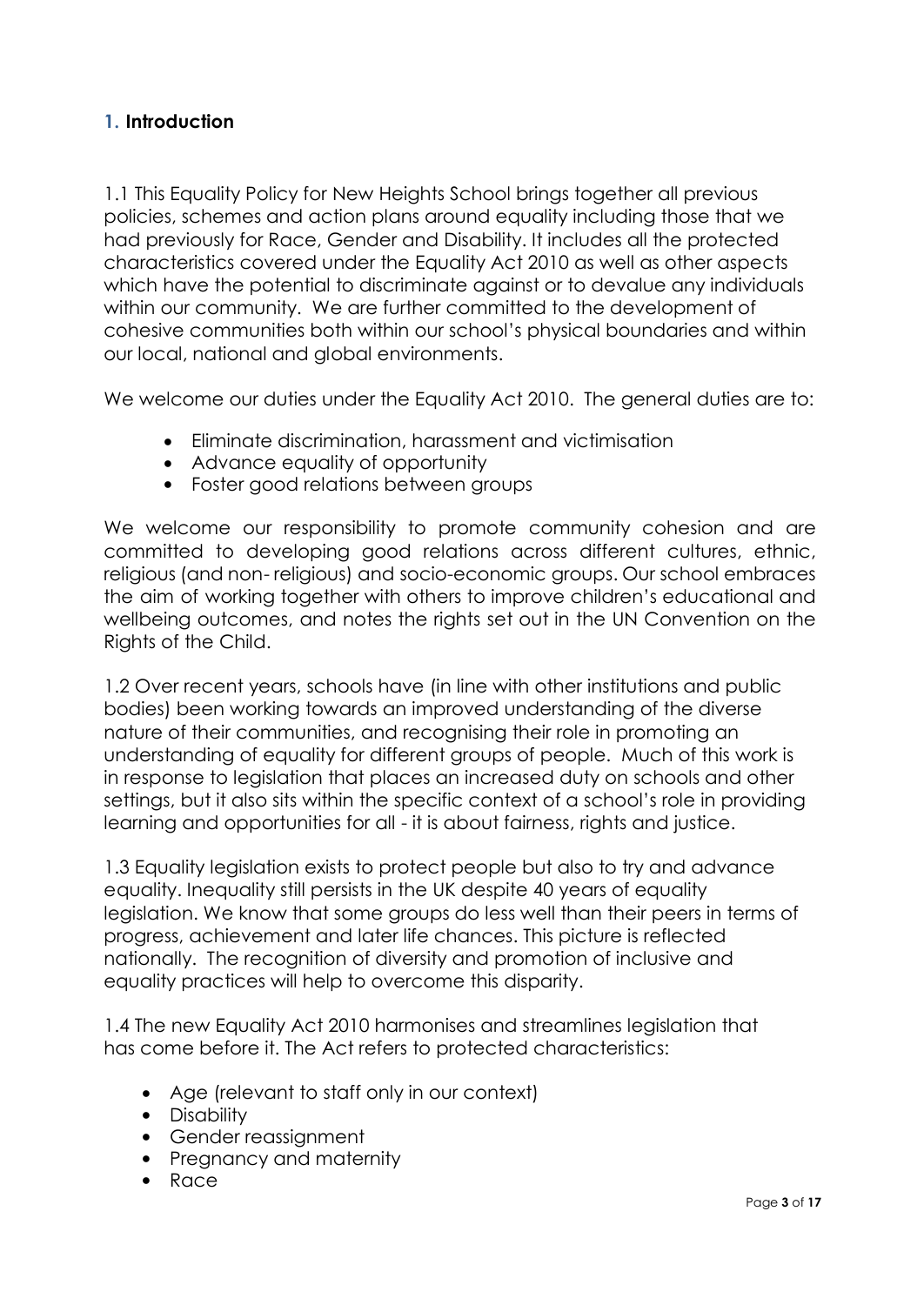- Religion or belief
- Sex
- Sexual orientation
- Marriage and Civil Partnership (relevant to staff only in our context)

The Equality Act 2010 introduced a single Public Sector Equality Duty (PSED) on public bodies including maintained schools and Academies.

### **2. Model Equality Policy**

The Governing Body of New Heights School has adopted this policy. The policy will be reviewed annually to update the action plan.

### **3. Overall aims of our Equality Policy**

3.1 To ensure that equality and inclusive practice are embedded across all aspects of school life the Equality Policy refers to the UN Convention on the Rights of the Child, which includes recognition of a range of educational, wellbeing, and material outcomes.

3.2 Overall, our aim is:

- To eliminate discrimination, harassment and victimisation.
- To promote equality of access and opportunity within our school and within our wider community.
- To promote positive attitudes to difference and good relationships between people with different backgrounds, genders, cultures, faiths, abilities and ethnic origins.

#### **4. Application of the Policy**

4.1 Our Equality Policy is inclusive of our whole school community – students, staff, parents / carers, visitors and partner agencies – with whom we have engaged and who will contribute to the ongoing development of our policy and equalities work.

4.2 The purpose of this Policy is to set out how our practice and policies have due regard to the need to:

- Eliminate discrimination, harassment and victimisation.
- Advance equality of opportunity.
- Foster good relations between groups.

It explains how we aim to listen to and involve students, staff, parents and the community in achieving better outcomes for our children and young people.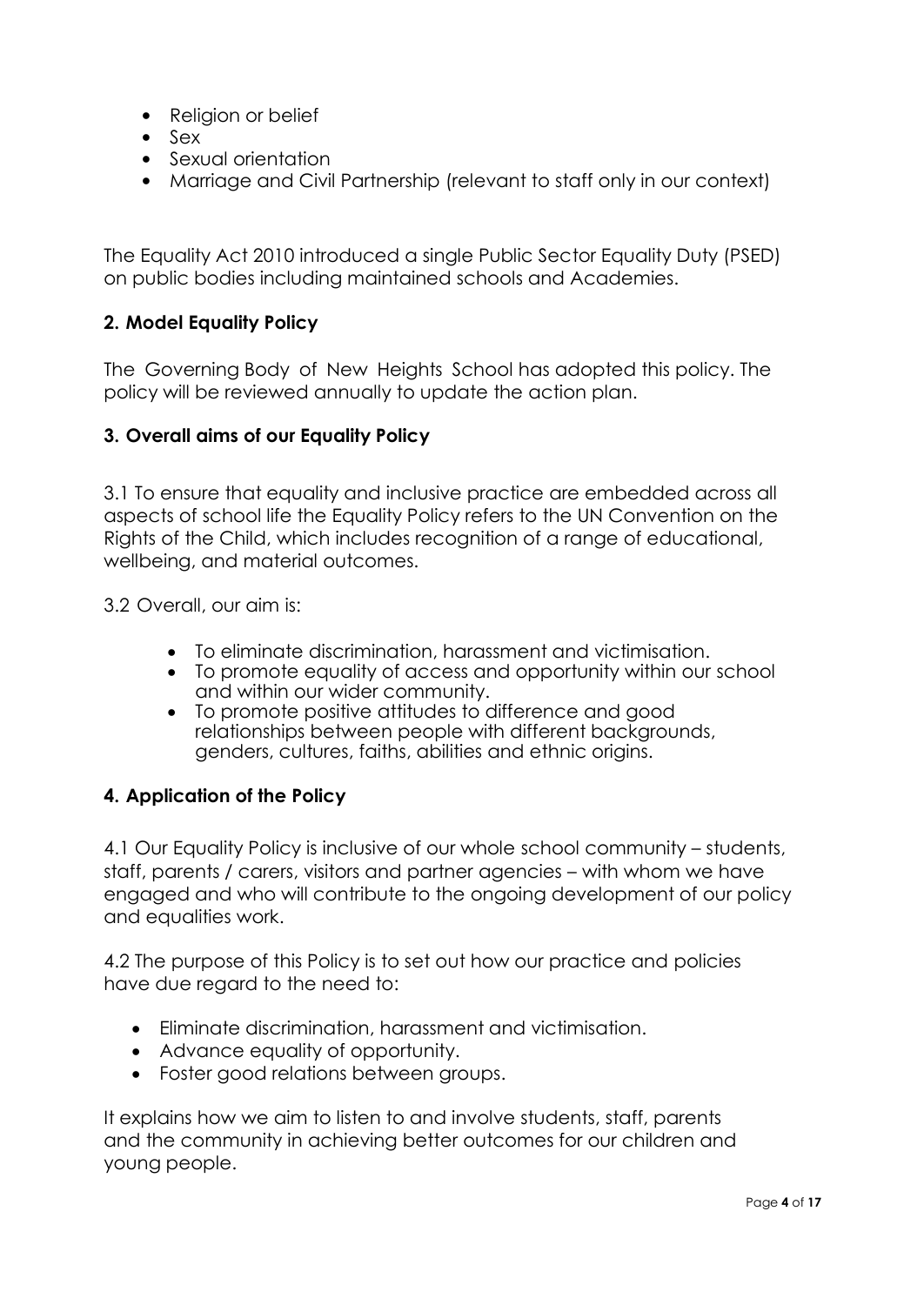# **5. Our approach**

5.1 We seek to embed equality of access, opportunity and outcome for all members of our school community, within all aspects of school life.

5.2 We actively seek out opportunities to embrace the following key concepts:

- Shared Humanity. Identifying commonality and shared values, aspirations and needs underpins our approach to equality. We value our fundamental similarities and universality.
- Valuing difference and diversity. We appreciate the richness within our differences and look for ways of celebrating and understanding them better.
- Interdependence, interaction and influence. We recognise that, as they evolve, distinct cultures, beliefs and lifestyles will impact on and inform each other.
- Social cohesion within our school and within our local community.
- Excellence. We aim to inspire and recognise high personal and collective achievement throughout our community, the UK and the wider world. Excellence is to be found everywhere.
- Conduct Equality Impact Assessments of our functions and policies.
- Personal and cultural identity. We will provide opportunities to explore and value the complexity of our personal and cultural identities.
- Fairness and social justice. We will develop our understanding of the inequality that exists in society and explore ways of individually and collectively promoting a more equitable society

#### **6. Our vision statement about Equality**

6.1 Our school seeks to foster warm, welcoming and respectful environments, which allow us to question and challenge discrimination and inequality, resolve conflicts peacefully and work and learn free from harassment and violence.

6.2 We recognise that there are similarities and differences between individuals and groups but we will strive to ensure that our differences do not become barriers to participation, access and learning and to create inclusive processes and practices, where the varying needs of individuals and groups are identified and met. We therefore cannot achieve equality for all by treating everyone the same.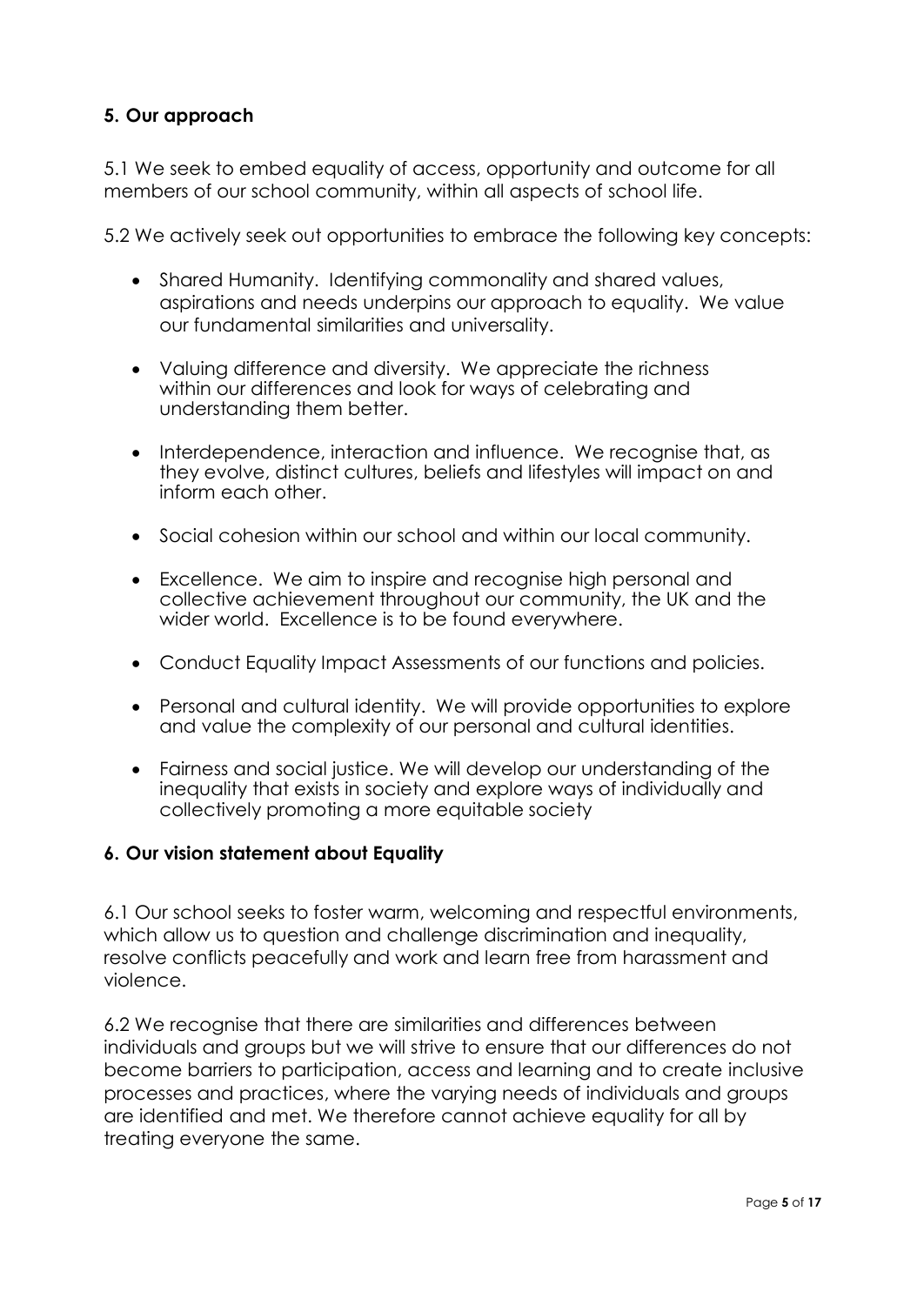6.3 We will build on our similarities and seek enrichment from our differences and so promote understanding and learning between and towards others to create cohesive communities.

# **7. Our Duties**

7.1 We recognise and accept our equality duties as set out in the Equality Act 2010 and will seek to involve the whole school community in the process in order to ensure better outcomes for all. We are also guided by the United Nations Convention on the Rights of the Child.

7.2 We will ensure we identify opportunities for promoting our vision, the key concepts and our duties on equality legislation across all aspects of school life, including the provision of extended services.

7.3 These opportunities may include all or some of the following, dependent on our current priorities:

- The engagement, participation and involvement of a broad and diverse range of children, young people, their parents and partner agencies.
- Preparation for entry to the school.
- School policies.
- Breaks and lunchtimes.
- The provision of school meals.
- Interaction with peers.
- Opportunities for assessment and accreditation (where relevant)
- Exam arrangements (where relevant)
- Behaviour management approach and sanctions.
- Exclusion procedures.
- School clubs, activities and school trips.
- The school's arrangements for working with other agencies.
- Preparation of students for the next phase of education.
- Learning and teaching and the planned curriculum.
- Classroom organisation.
- Timetabling.
- Grouping of students.
- Homework.
- Access to school facilities.
- Activities to enrich the curriculum.
- School sports.
- Employees' and staff welfare.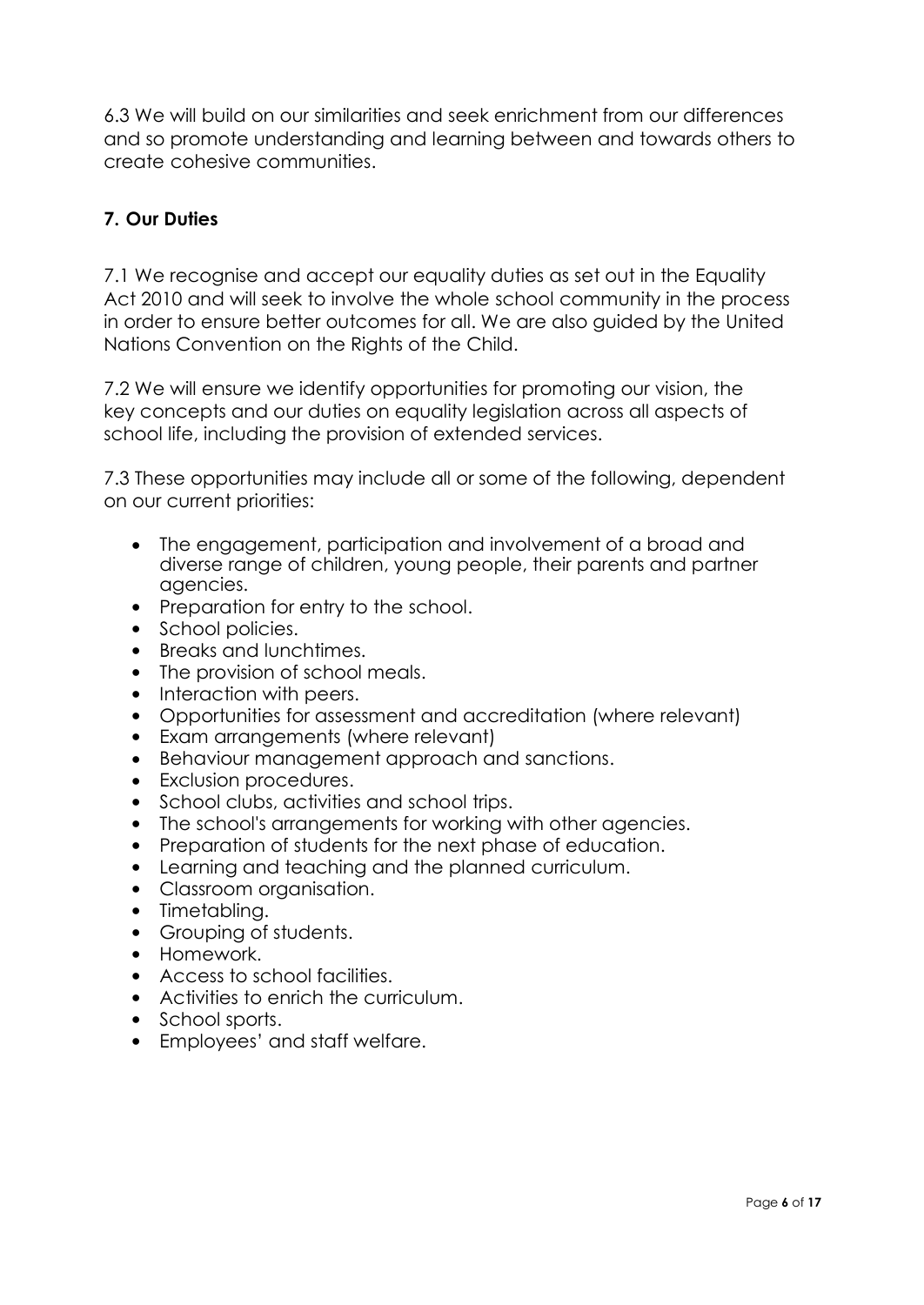## **8. Roles and Responsibilities within our School**

8.1 The Headteacher is responsible for the implementation of the Policy and will ensure that staff and others mentioned as follows are aware of their responsibilities and they are given necessary training and support. The Headteacher will carry out this responsibility by:

- Ensuring that the Governing Body, all staff, parents / carers, students, visitors and contractors are engaged in the development of and informed about the Equality Policy.
- Overseeing the effective implementation of the policy.
- Ensuring staff have access to training which helps to implement the policy.
- Developing partnerships with external agencies regarding the policy so that the school's actions are in line with the best advice available.
- Monitoring the policy and reporting to the Governing Body at least annually on the effectiveness of the policy and publish this information.
- Ensuring that the Senior Leadership team is kept up to date with any development affecting the policy or actions arising from it.
- Ensuring that Equality Impact Assessments are conducted on functions and policies.

8.2 The Governing Body is responsible for ensuring that the school complies with statutory requirements in respect of this policy and will:

- Designate a governor with specific responsibility for the Equality Policy.
- Ensure that the objectives arising from the policy are part of the School Improvement Plan (SIP)
- Support the Headteacher in implementing any actions necessary.
- Engage with parents and partner agencies about the policy.
- Evaluate and review the Policy and Action Plan annually.

8.3 The School Leadership Team will:

- Have responsibility for supporting other staff in implementing this Policy.
- Provide a lead in the dissemination of information relating to the Policy.
- With the Headteacher, provide advice / support in dealing with any incidents / issues.
- Assist in implementing reviews of this policy as detailed in the SIP.

8.4 Our students will:

- Understand how it relates to them, appropriate to age and ability.
- Be expected to act in accordance with the Policy.
- Be encouraged to actively support the Policy.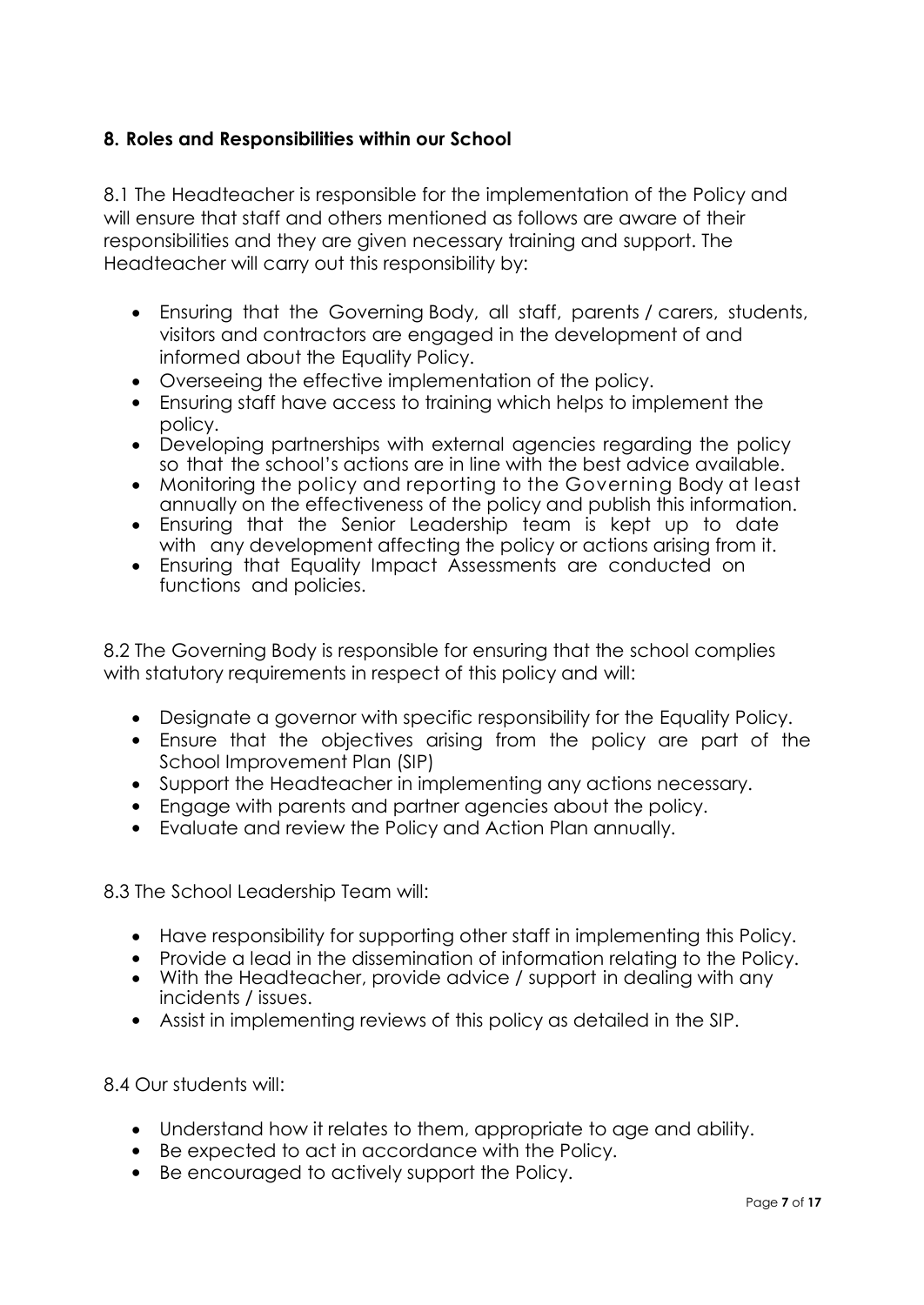8.5 Our parents / carers will:

- Have access to the Policy through a range of different media appropriate to their requirements including the website.
- Be encouraged to actively support the Policy.
- Be encouraged to attend any relevant meetings and activities related to the Policy.
- Be informed of any incident related to this Policy which could directly affect their child.

8.6 Our staff i.e., every adult working within the school, will:

- Promote an inclusive and collaborative ethos in the school, challenge inappropriate language and behaviour, respond appropriately to incidents of discrimination and harassment, ensure appropriate support for students with additional needs and maintain a good awareness of equalities issues.
- Be involved in the development of the Policy and how it relates to them.
- Receive training.

8.7 Relevant voluntary or community groups and partner agencies will:

- Be encouraged to support the Policy
- Be encouraged to attend any relevant meetings and activities related to the Policy

8.8 Our Curriculum will:

- Ensure that curriculum planning reflects our commitment to equality in all subject areas and cross-curricular themes promoting positive attitudes to equality and diversity.
- Ensure the classroom is an inclusive environment in which students feel their contributions are valued.
- Ensure positive steps are taken to include students who may otherwise be marginalised. We take account of students' cultural backgrounds, experiences and starting points and are responsive to students' different learning styles. All students are regularly consulted about their learning.

The school recognises and values all forms of achievement. We will monitor and analyse student performance by ethnicity, gender, disability and special educational need and social background. Any disparities which are identified will be addressed through targeted curriculum planning, teaching and support. Any funding received to promote learning for identified groups, e.g. those entitled to free school meals or not achieving desired level of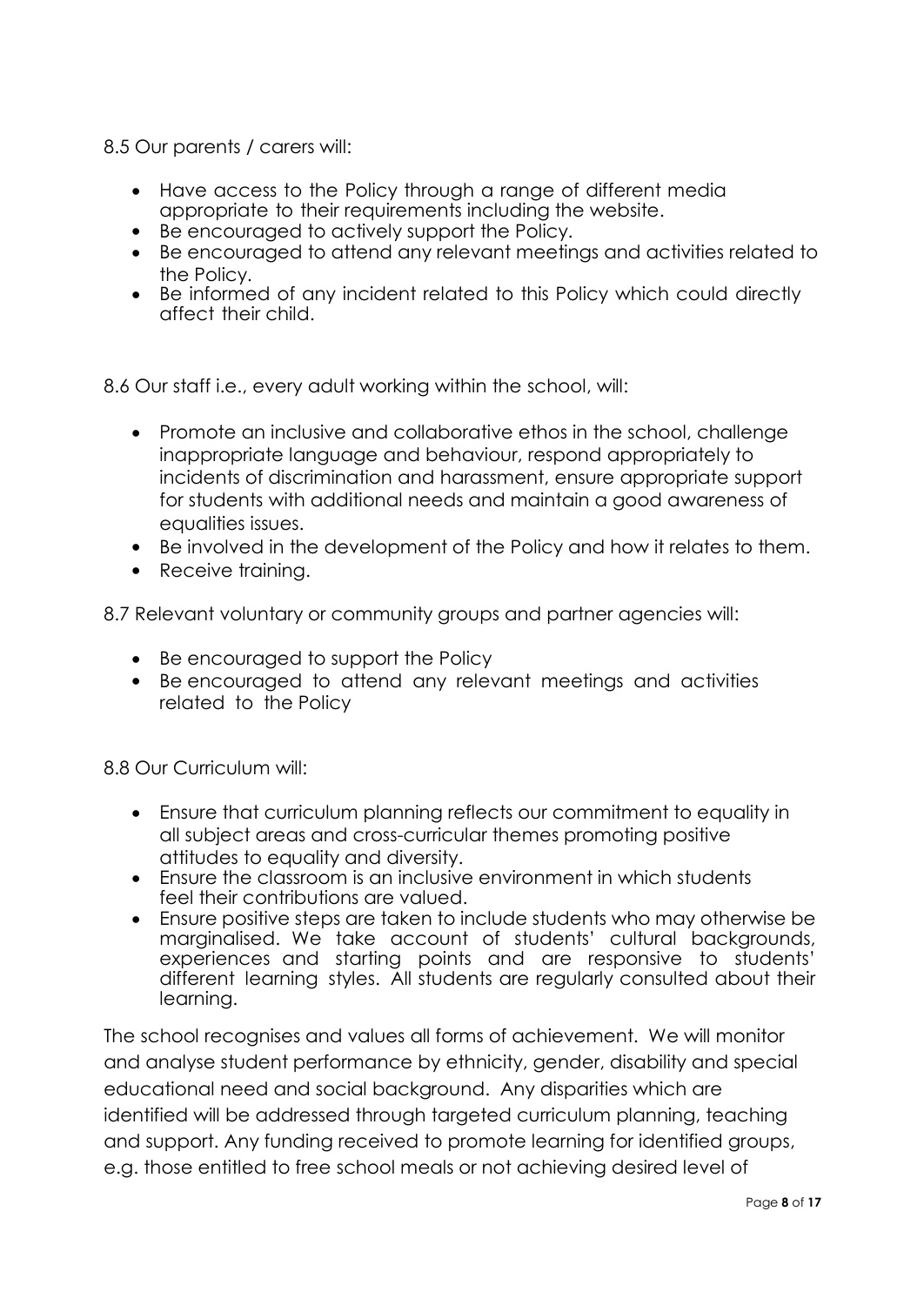attainment will be targeted to these groups. We will use our Management Information Systems (MIS) to identify and monitor these students.

# **9. Using information**

9.1 We will use data and other information about our school as a common sense measure to determine the effects of a policy, practice or project on different groups and in accordance with the Data Protection Act.

## **10. Commissioned services (buying in services)**

10.1 We are directly responsible for the purchase of goods and services and we will ensure that equality issues are given full regard. When buying goods and services from suppliers, we will ask the following questions of ourselves to help ensure that equality issues and duties are taken into account:

- Could the proposed procurement affect the duty to eliminate discrimination and harassment and to promote equality of opportunity amongst the school community?
- If so, is there a need to include some equality requirement within the contract and what would this be?

10.2 We will ensure that contract conditions require contractors to comply with the relevant legislation and with our equality policy and we require similar compliance by any sub-contractors.

## **11. Our Staff**

11.1 We value our staff for their ability and potential to help us make the best possible provision for the children in our school. Our policies and programmes benefit all members of staff in recruitment and promotion, and in continuing professional development:

- Whether or not they are disabled.
- Whatever their ethnicity, culture, religious affiliation and faith, national origin or national status.
- Whatever their gender, gender identity or sexual orientation.
- Irrespective of other factors such as age, income, family circumstances or where they live.

We will comply fully with legislation which protects our staff from discrimination based on the protected characteristics. With regard to disability, we will make such reasonable adjustments as are necessary to prevent a disabled person being at a substantial disadvantage in comparison with people who are not disabled.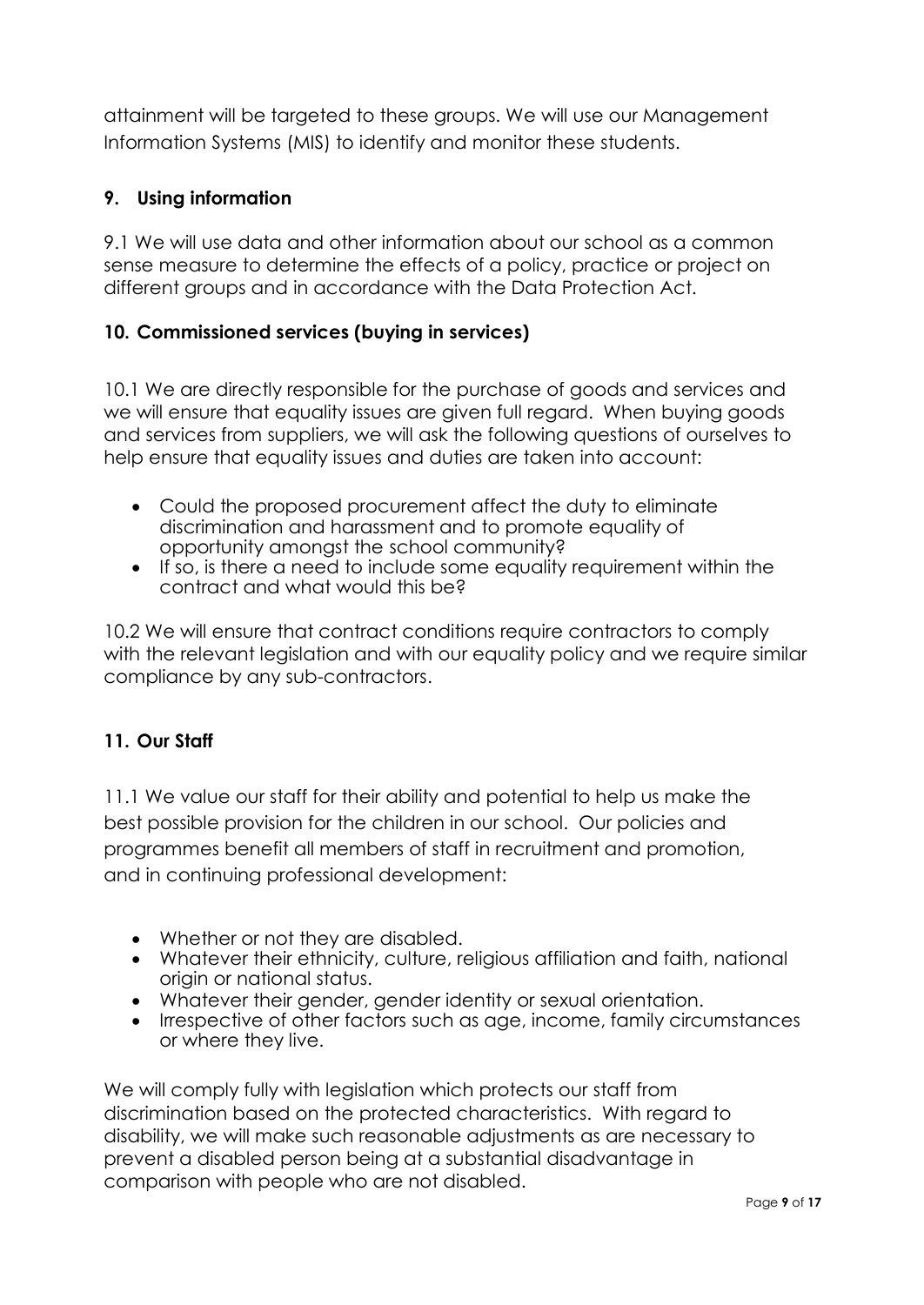This includes discrimination in relation to recruitment, terms and conditions, promotions, transfers, dismissals, training and employment practices (such as dress codes) and disciplinary procedures. We make efforts to ensure that the diversity of our workforce reflects that of our local community and wider society. In accordance with the Equality Act we do not enquire about the health of an applicant until a job offer has been made or require job applicants to complete a generic 'all encompassing' health questionnaire as part of the application procedure prior to interview and selection.

11.2 We will ensure the safety and well-being of our staff and take seriously and act on incidents of harassment and discrimination recognising that our staff may be either victims or perpetrators.

11.3 We interpret our duties positively; take the necessary actions to remove barriers to inclusion and work hard to ensure a safe, positive and inclusive environment.

11.4 We will ensure that our staff receive diversity training and opportunities for professional development, both as individuals and as a group to help them understand their equality duties / and or the differing needs of protected groups within our school community. We have mechanisms in place to identify areas for development.

#### **Religious Observance**

We respect the religious beliefs and practices of all staff, students and their parents and carers and comply with reasonable requests relating to religious observance and practice.

All staff will be offered the opportunity to engage in appropriate development to ensure they can support the achievement of our Guiding Principles.

## **12. Responding to hate or prejudice-based incidents and bullying**

12.1 Clear procedures are in place so that all forms of bullying and harassment are dealt with promptly, firmly and consistently. All forms of bullying and harassment are recorded, monitored and dealt with in line with relevant policies.

We recognise that hate incidents or prejudice –based bullying behaviour are driven by negative assumptions, stereotypes or misinformation. These are then directed against an individual or group, based on difference (real or perceived), and linked to, for example, racism, homophobia, negative views of disabled people, sexism and other forms of discrimination. We will take action to prevent, challenge and eliminate any such behaviour.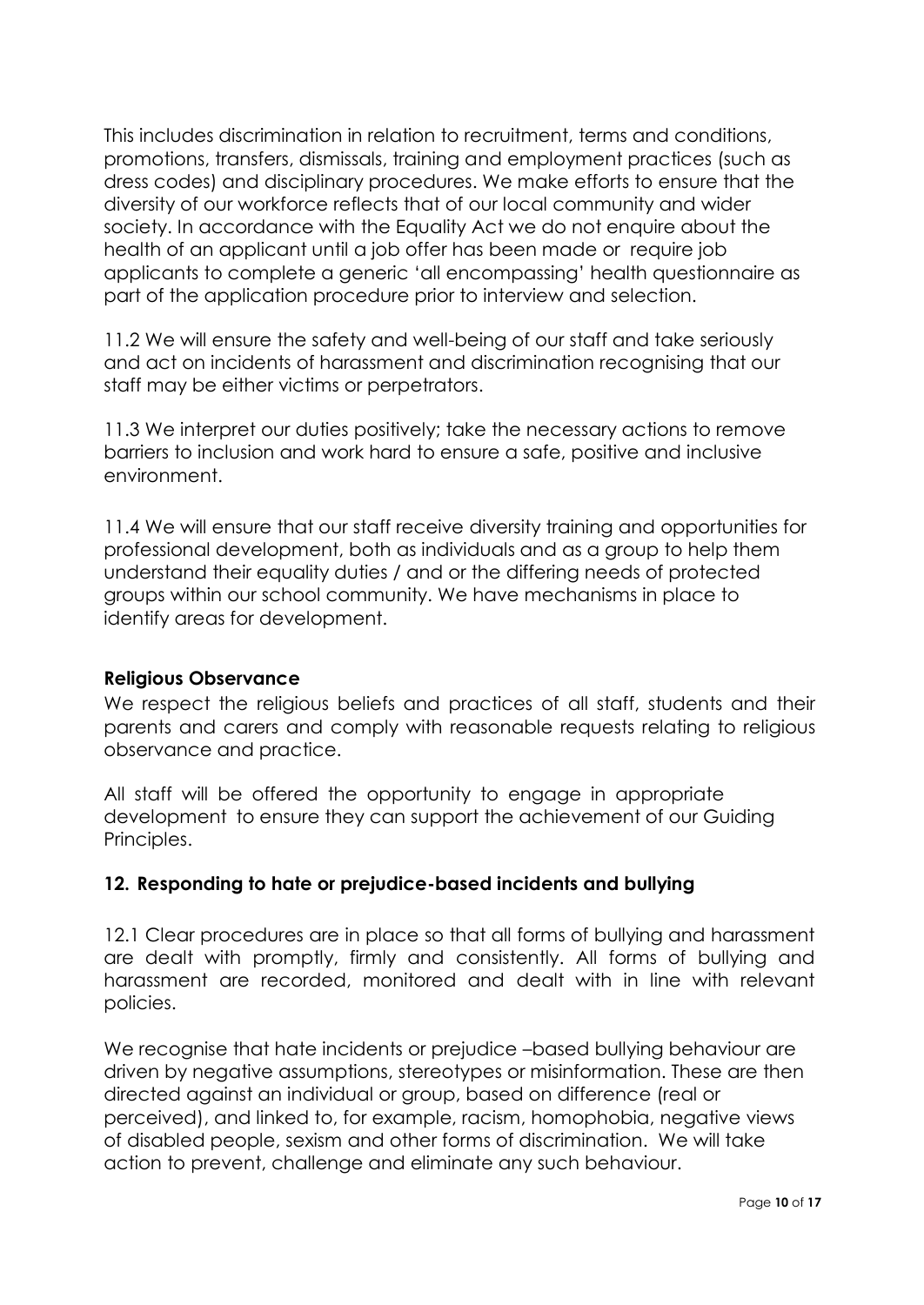12.2 We recognise that we as individuals and society often struggle with difference of any kind (perceived or actual), which can result in seizing upon the most visible sign of difference e.g. skin colour or disability.

12.3 Through our school ethos and curriculum, we want our students to understand better the diversity that exists in society. We want to provide opportunities for them to explore the subtleties and complexities of human relationships in order to prevent and respond to incidents and situations. We will address the experience, understanding and needs of the victim, the perpetrator, bystanders and the wider school community through our actions and responses.

12.4 We will keep a record of hate and prejudice-related incidents and where requested by an appropriate authority can provide a report about the numbers, types and seriousness of these incidents and how they are dealt with. We will use this information to identify trends and patterns, so that we have approaches in place to provide appropriate responses in terms of support for victims and their families, sanctions and support for perpetrators and their families and education for our children, young people and communities.

12.5 It should be clear to students and staff how they report incidents. All staff should view dealing with incidents as vital to the well-being of the whole school.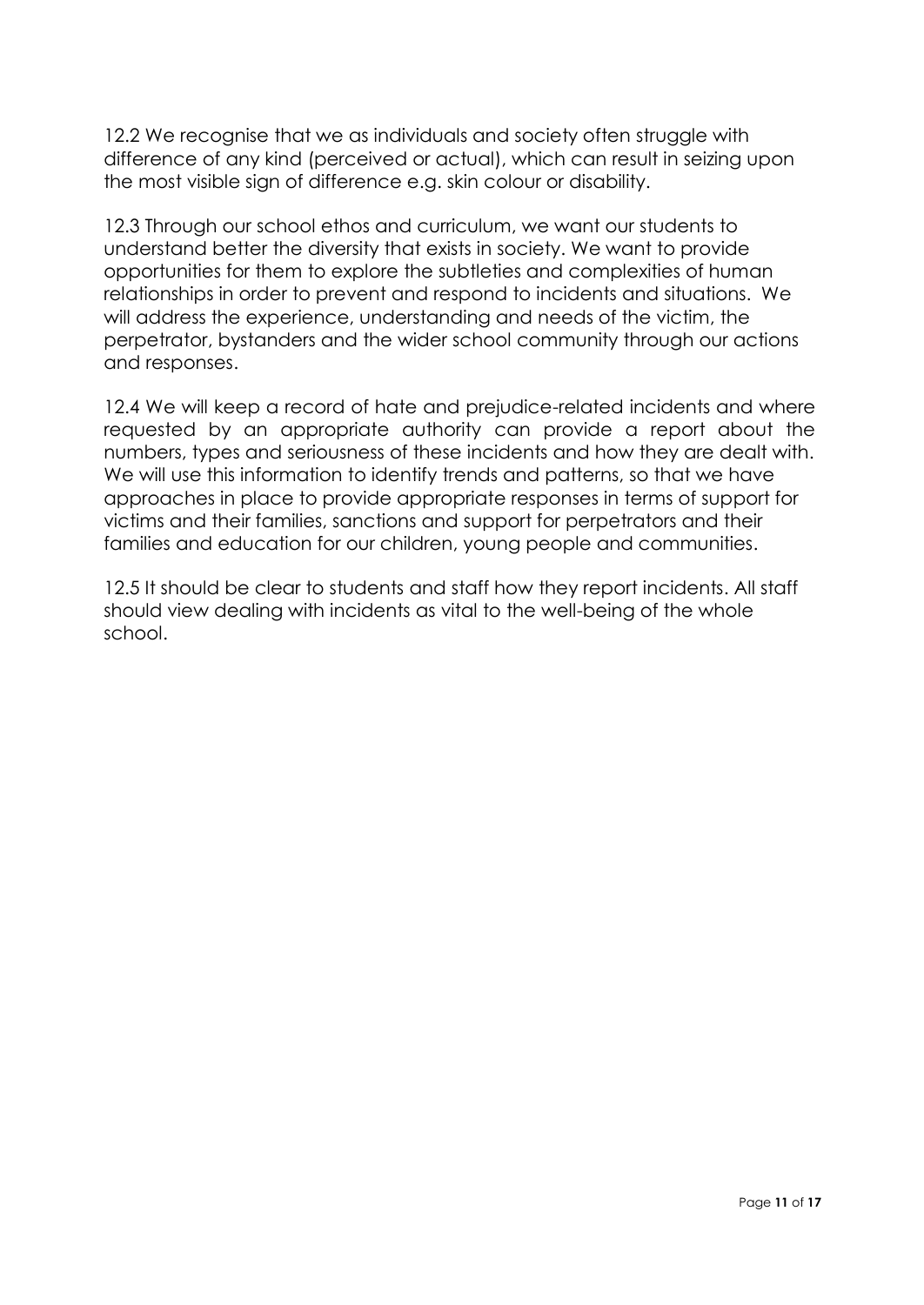The procedure for responding and reporting is outlined below:



## **13. Implementation, monitoring and reviewing**

13.1 Implementation, monitoring and review are the responsibility of our School Leadership Team and our Governors who have agreed and published this policy which sets out our priorities and supports these with specific and measurable objectives.

13.2 We will report annually on the policy and analyse whether our policy and related objectives have furthered the aims of the general equality duty and in particular educational outcomes for all within our school community with reference to the protected groups.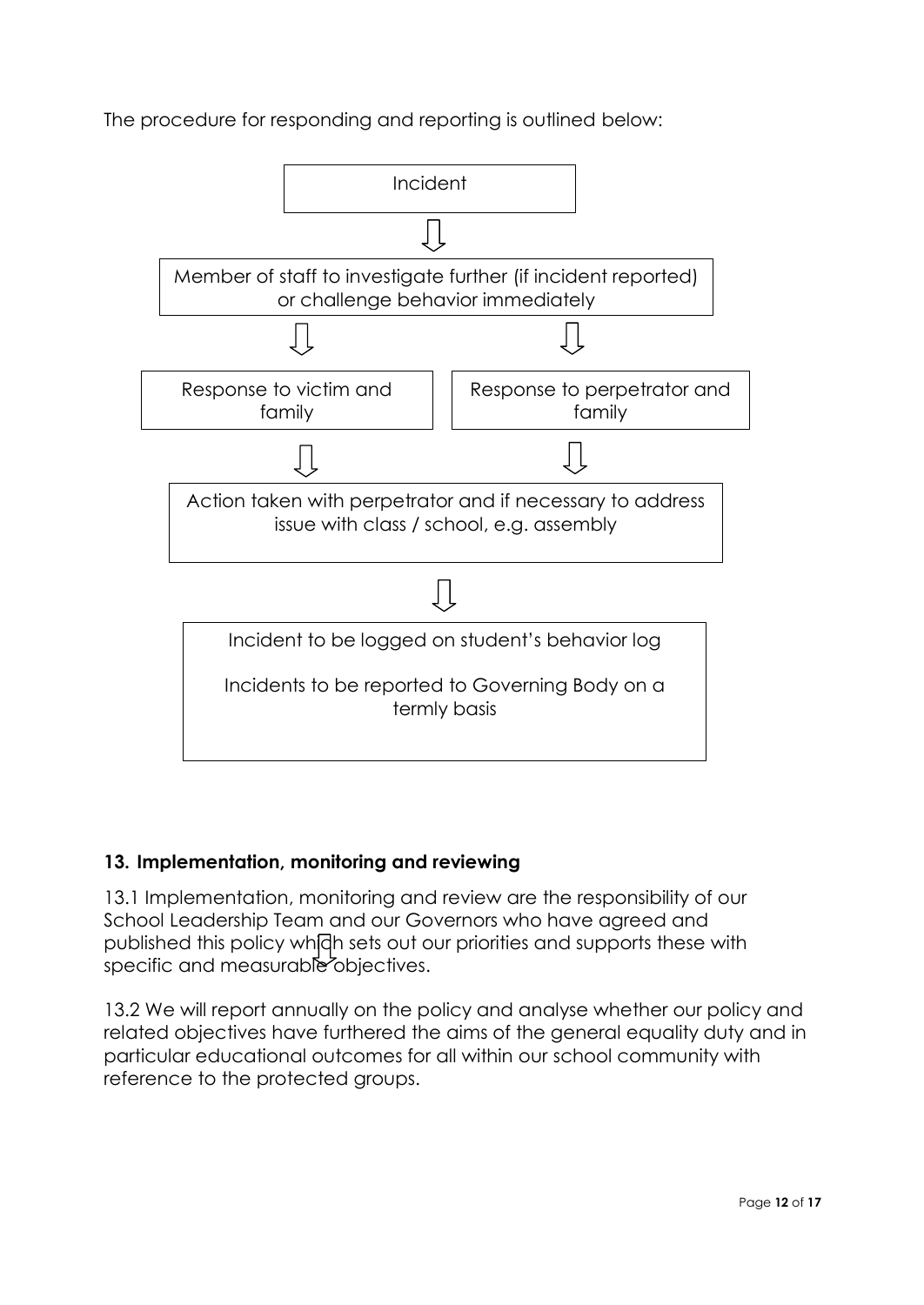## **14. Equality Objectives – Our Equality Action Plan**

14.1This policy and plan will be published on our school website and hard copies available from the school office. We will ensure that the content of this policy is known to all governors and staff and as appropriate to all students and their parents and carers.

14.2 All governors and staff will have access to a range of resources that discuss and explain the concepts of equality, diversity and community cohesion.

14.3 Using the views of students, parents / carers, staff and community and analysis of available information above we will set ourselves specific and measurable objectives that will help us achieve the aims of the general equality duty. The Action Plan will be reviewed every year.

14.4 This policy does not form part of any employee's contract of employment and it may be amended by the Governing Body at any time.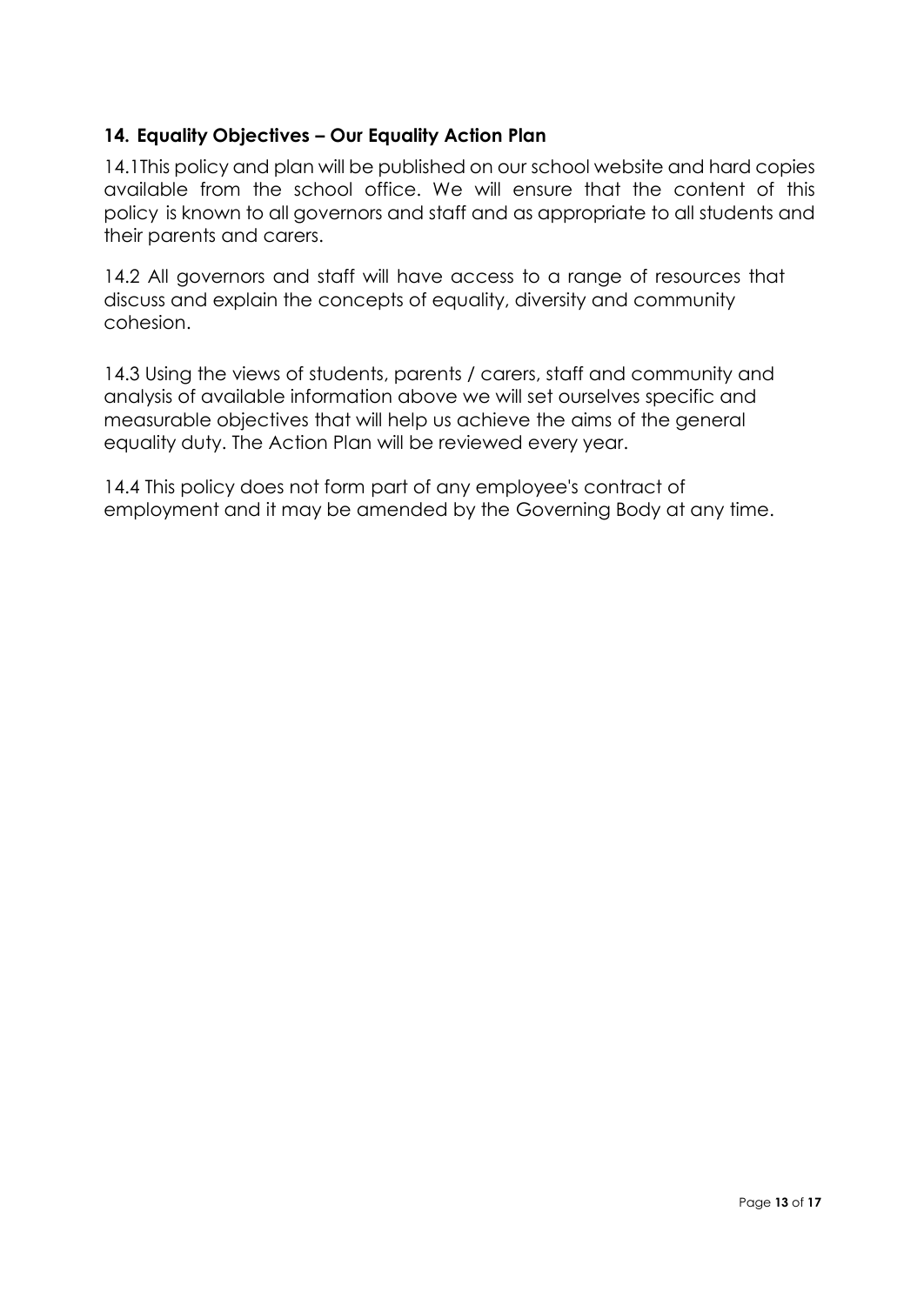| <b>Equality Strand</b> | <b>Action</b>                                                                                                                                                                           | How will the<br>impact of the<br>action be<br>monitored?                      | Who is<br>responsible for<br>implementing?     | What are the<br>timeframes?                                          | <b>Early success</b><br>indicators                                                                                                                                                                      |
|------------------------|-----------------------------------------------------------------------------------------------------------------------------------------------------------------------------------------|-------------------------------------------------------------------------------|------------------------------------------------|----------------------------------------------------------------------|---------------------------------------------------------------------------------------------------------------------------------------------------------------------------------------------------------|
| All                    | Publish and<br>promote the Equality<br>Plan through the<br>school website,<br>newsletter and staff<br>meetings.                                                                         | Question about<br>parent awareness<br>of Equality Scheme in<br>annual survey? | Headteacher /<br>designated member of<br>staff | Immediately after<br>Equality Plan is<br>agreed by<br>Governing Body | Staff are familiar<br>with the principles<br>of the Equality Plan<br>and use them when<br>planning lessons,<br>creating class room<br>displays<br>Parents / carers are<br>aware of the Equality<br>Plan |
| All                    | Monitor and<br>analyse student<br>achievement by race,<br>gender and disability<br>and act on any trends<br>or patterns in the data<br>that require additional<br>support for students. | Achievement data<br>analysed by race,<br>gender and<br>disability             | Headteacher /<br>Governing Body                | In line with whole<br>school tracking of<br>students                 | Analysis of teacher<br>assessments / annual<br>data demonstrates the<br>gap is narrowing for<br>equality groups                                                                                         |
| All                    | Monitor and<br>analyse student<br>attendance and<br>persistent absenteeism<br>by race, gender and<br>disability and act on<br>any trends or                                             | Attendance data<br>analysed by race,<br>gender and<br>disability              | Headteacher /<br>Governing Body                | In line with whole<br>school tracking                                | Analysis of<br>Attendance Data<br>demonstrates that<br>students in these<br>cohorts are not<br>disproportionately<br>represented in PA<br>category                                                      |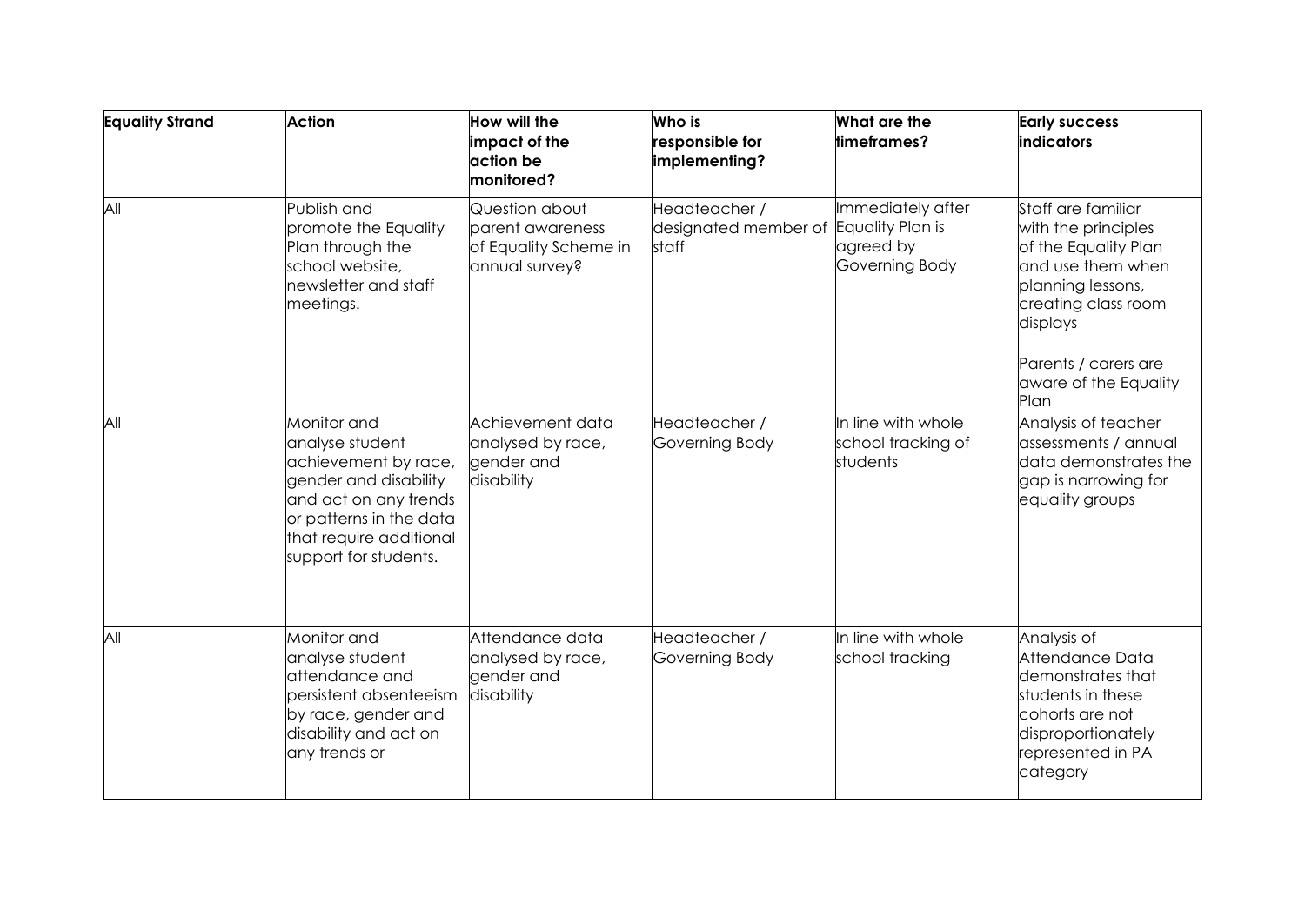| <b>Equality Strand</b> | <b>Action</b>                                                                                                                                                                                                     | How will the<br>impact of the<br>action be<br>monitored?                                                         | Who is<br>responsible for<br>implementing? | What are the<br>timeframes? | <b>Early success</b><br><b>indicators</b>                                     |
|------------------------|-------------------------------------------------------------------------------------------------------------------------------------------------------------------------------------------------------------------|------------------------------------------------------------------------------------------------------------------|--------------------------------------------|-----------------------------|-------------------------------------------------------------------------------|
|                        | patterns in the data<br>that require<br>additional support<br>for students.                                                                                                                                       |                                                                                                                  |                                            |                             |                                                                               |
| All                    | Ensure that the<br>curriculum promotes<br>role models that young participation,<br>people positively<br>identify with, which<br>reflects the school's<br>diversity in terms of<br>race, gender and<br>disability. | Increase in<br>students'<br>confidence and<br>achievement levels                                                 | Through curriculum<br>lesson plans         | Sept $2021 - July$<br>2022  | Notable increase in<br>participation and<br>confidence of<br>targeted groups  |
| All                    | <b>Ensure that</b><br>displays in classrooms<br>and corridors promote<br>diversity in terms of<br>race, gender and<br>ethnicity.                                                                                  | Increase in student<br>participation,<br>confidence and<br>positive identity -<br>monitor through<br><b>PSHE</b> | Headteacher                                | Ongoing                     | More diversity<br>eflected in school<br>displays across<br>all<br>year groups |
| All                    | Ensure all students are<br>given the opportunity<br>to make<br>a positive contribution<br>to the life of the school<br>e.g. through<br>involvement in the<br><b>Student Voice</b>                                 | <b>Student Voice</b><br>representation<br>monitored by race,<br>gender, disability                               | <b>SLT</b>                                 | Sept $2021 - July$<br>2022  | More diversity in<br>school council<br>membership                             |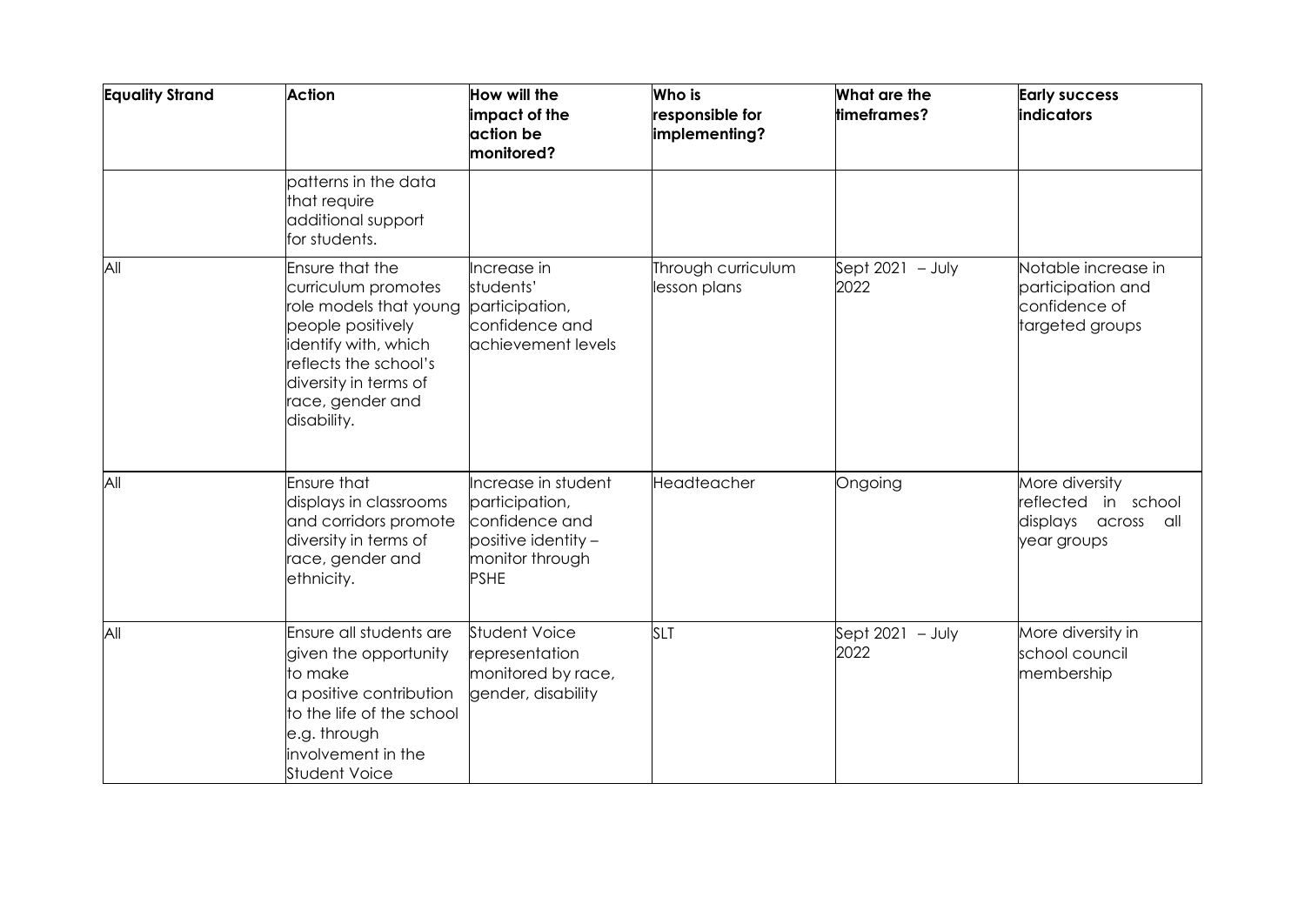| <b>Equality Strand</b>    | <b>Action</b>                                                                                                                                            | <b>How will the</b><br>impact of the<br>action be<br>monitored?                                                                                                                                                                                                                                                                  | Who is<br>responsible for<br>implementing?    | What are the<br>timeframes? | <b>Early success</b><br>indicators                                          |
|---------------------------|----------------------------------------------------------------------------------------------------------------------------------------------------------|----------------------------------------------------------------------------------------------------------------------------------------------------------------------------------------------------------------------------------------------------------------------------------------------------------------------------------|-----------------------------------------------|-----------------------------|-----------------------------------------------------------------------------|
| All                       | Ensure all students<br>from low income<br>families are able to<br>achieve at a similar<br>level to the remainder<br>of the students.                     | This is funded<br>specifically through<br>Pupil Premium and the<br><b>Free School Meals</b><br>cohort will be<br>monitored.                                                                                                                                                                                                      | A member of the<br>School Leadership<br>Team. | Reporting: Annual           | Awareness raised<br>and the gap<br>between the<br>cohorts reduced.          |
| <b>Race Equality Duty</b> | Identify,<br>respond<br>and report racist<br>incidents as<br>outlined in the Plan.<br>Report the figures<br>to the Governing Body<br>on an annual basis. | The Headteacher /<br>Governing Body will<br>use the data to assess<br>the impact of the<br>school's response to<br>incidents e.g. have<br>whole school / year<br>group approaches led<br>to a decrease in<br>incidents, can repeat<br>perpetrators be<br>identified, are students<br>and parents satisfied<br>with the response? | Headteacher /<br>Governing Body               | Reporting: Annual           | Teaching staff are<br>aware of and<br>respond to racist<br><i>incidents</i> |